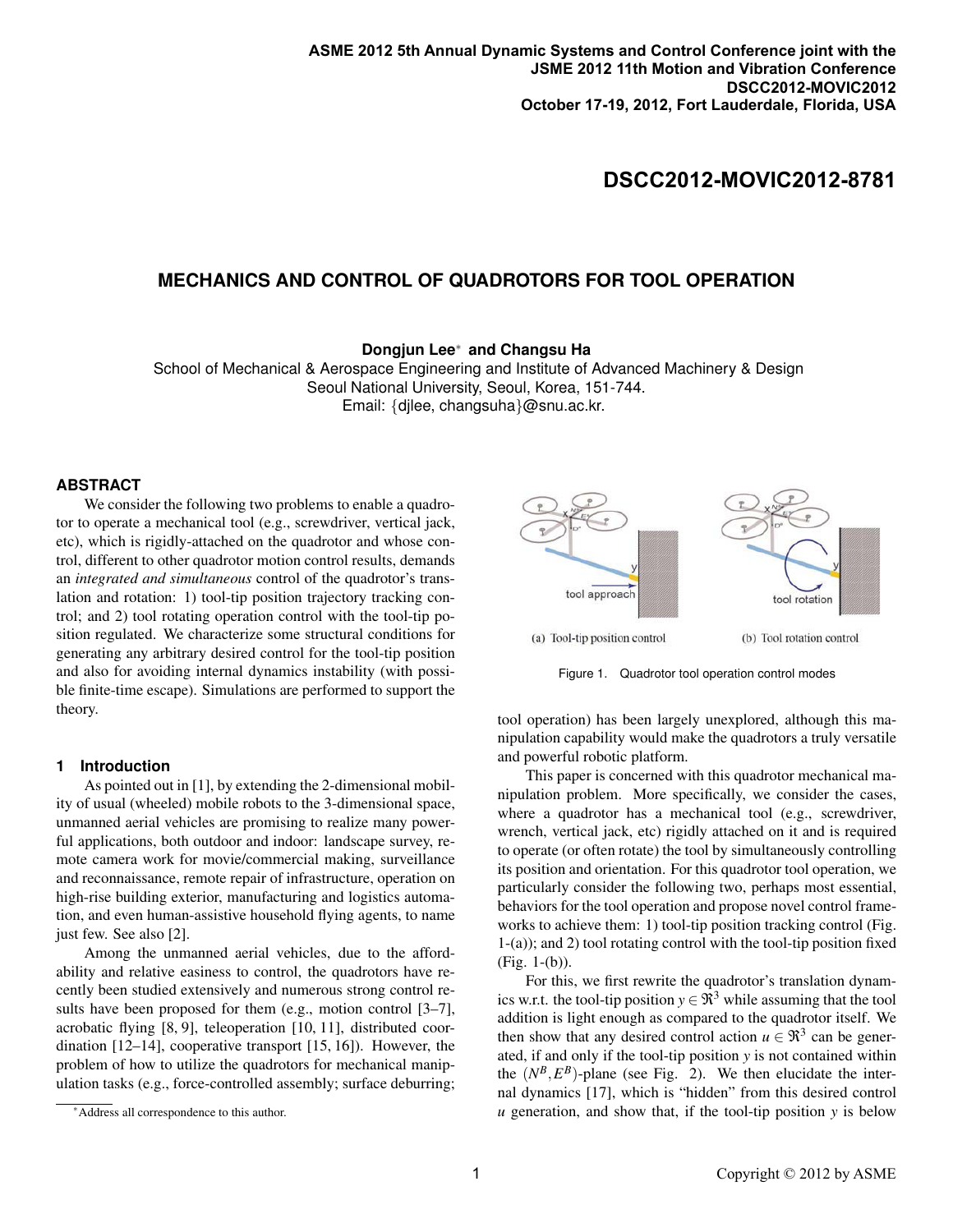(i.e., downward) the  $(N^B, E^B)$ -plane, this internal dynamics will become unstable even with a possibility of finite-time escape, suggesting to set the tool-tip position  $y$  to be (perhaps counterintuitively) above (i.e., upward) the center-of-mass position  $x$  to avoid internal instability. Based on these observations, we then derive novel control frameworks for: 1) trajectory tracking control of the tool-tip position  $y$ ; and 2) tool rotation control while keeping the tool-tip position y regulated.

To our knowledge, these two control problems cannot be addressed by most (if not all) of other available quadrotor control results (e.g.  $[3-7]$ ), since those results are usually only concerned with the motion control of the center-of-mass  $x$ -position, whereas these two problems require an *integrated* control of the quadrotor's rotation and the center-of-mass  $x$ -position at the same time (e.g., note that y depends both on  $x$  and the quadrotor's orientation matrix  $R \in \mathfrak{R}^{3 \times 3}$ ).

The rest of this paper is organized as follows. The standard system modeling of the quadrotor is reviewed in Sec. 2. The dynamics of the tool-tip position  $y$  is then given in Sec. 3, along with the structural requirement for the desired control  $u$ generation and the discussion on the internal dynamics stability. Trajectory tracking control for the y-position and the toolrotating control (with y-fixed) are then proposed in Sec. 4 with relevant simulation results, and some concluding remarks are given in Sec. 5.

### 2 Quadrotor Modeling

Let us consider a quadrotor as shown in Fig. 2, which is evolving in  $SE(3)$  with the following dynamics:

$$
m\ddot{x} = -\lambda Re_3 + mge_3 + f_e \tag{1}
$$

$$
J\dot{w} + w \times Jw = \tau + \tau_c, \quad \dot{R} = RS(w) \tag{2}
$$

where  $x \in \mathfrak{R}^3$  is the quadrotor's center-of-mass position represented in the inertial frame  $\{O\} := \{N^o, E^o, D^o\}$ ,  $m > 0$  is the mass,  $\lambda \in \mathfrak{R}$  is the thrust,  $R \in SO(3)$  represents the rotation of the body-frame  $\{B\} := \{N^B, E^B, D^B\}$  w.r.t. the inertial-frame  $\{O\}$ ,  $f_e \in \mathfrak{R}^3$  is the tool force represented in  $\{O\}$ , g is the gravitation constant, and  $e_3 = [0, 0, 1]^T$  is the basis vector specifying<br>the down direction. Also,  $J \in \mathbb{R}^{3 \times 3}$  is the body-frame rotational inertia,  $w_i := [w_1; w_2; w_3]^T \in \mathbb{R}^3$  is the angular velocity of  $\{B\}$ relative to  $\{O\}$  represented in  $\{B\}$ ,  $\tau, \tau_c \in \mathbb{R}^3$  are the torque input and tool torque, all represented in  ${B}$  frame, and

$$
S(w) = \begin{bmatrix} 0 & -w_3 & w_2 \\ w_3 & 0 & -w_1 \\ -w_2 & w_1 & 0 \end{bmatrix} \text{ s.t. } S(w)v = w \times v \qquad (3)
$$

for any  $v \in \mathfrak{R}^3$ .

This dynamics  $(1)-(2)$  is has been widely used for the quadrotor's center-of-mass position *motion control* [3-6, 13].



Figure 2. Quadrotor with a tool:  $\{O\}:=\{N^{o},E^{o},D^{o}\}$  and  $\{B\}:=$  $\{N^B, E^B, D^B\}$  are the inertial and body frames, with thrust and gravity along  $D^B$  and  $D^o$ ; tool attached at  $d = [d_1, 0, d_3] \in \mathfrak{R}^3$  in  $\{B\}$ .

Different to those results, in this paper, we consider the control problem for mechanical tool operation (e.g., screwdriver, wrench, etc), which is rigidly-attached to the quadrotor at the point  $d = [d_1:0;d_3] \in \mathbb{R}^3$  from x as measured in  $\{B\}$ . See Fig. 2. For this, we assume that the tool addition is light enough (with also some suitable counter-balancing) so that x in  $(1)$  can still adequately specify the total system's center-of-mass position. We also assume that the tool interacts with the environment through the Cartesian force  $f_e$  and the reaction moment  $\tau_e$  so that

$$
\tau_c = d \times R^T f_e + R^T \tau_e \tag{4}
$$

where d is the distance between y and x represented in the  ${B}$ frame, and  $R^T f_e$  and  $R^T \tau_e$  are the interaction force  $f_e$  and torque  $\tau_e$  also represented in the  $\{B\}$  frame.

#### **Dynamics of Tool-Tip Position** y 3

Different to many other quadrotor's  $x$ -position control results  $[3-6, 13]$ , for the tool operation, we would like to directly drive the tool-tip position  $y$  (e.g., tool approaching behavior) or to regular this  $y$  while rotating the quadrotor (e.g., for operating wrench or screwdriver). For this, here, we convert the xdynamics  $(1)$  to the y-dynamics. First, note that we have

$$
y = x + Rd, \quad \dot{y} = \dot{x} + \dot{R}d = \dot{x} + RS(w)d
$$

$$
\ddot{y} = \ddot{x} + R[S(\dot{w}) + RS^{2}(\dot{w})]d
$$

using  $(2)$ , where

$$
S^{2}(w) = \begin{bmatrix} -w_{2}^{2} - w_{3}^{2} & w_{1}w_{2} & w_{3}w_{1} \\ w_{1}w_{2} & -w_{3}^{2} - w_{1}^{2} & w_{2}w_{3} \\ w_{3}w_{1} & w_{2}w_{3} & -w_{1}^{2} - w_{2}^{2} \end{bmatrix}.
$$
 (5)

Then, we can rewrite  $(1)$  s.t.

$$
m\ddot{y} - mR[S(\dot{w}) + S^2(w)]d = -\lambda Re_3 + mge_3 + f_e \tag{6}
$$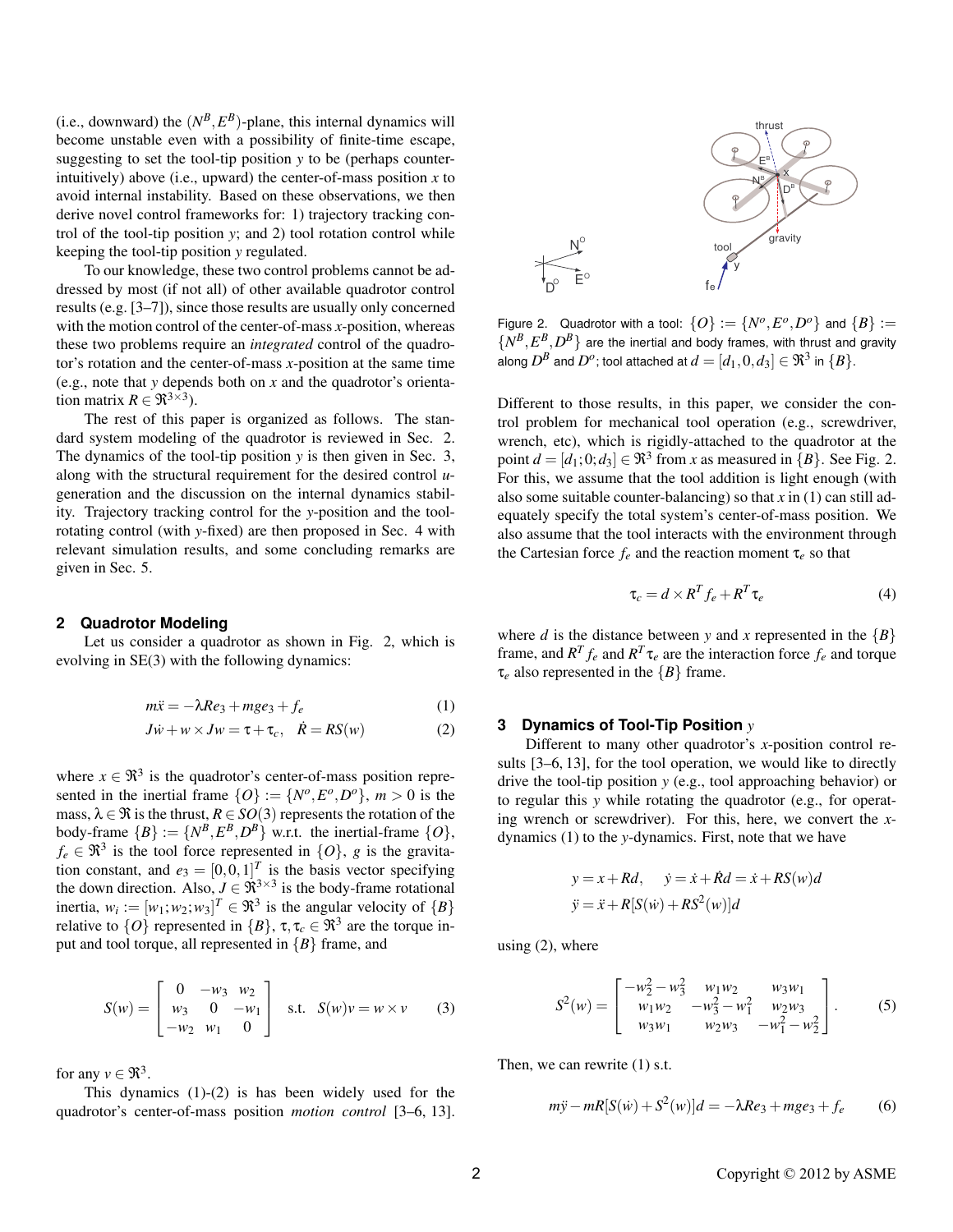which describes the dynamics of the y-point.

#### **Structural Requirement for y-Control**  $3.1$

In (6), we may consider  $\lambda$  and  $\dot{w}$  as the control inputs, since we can directly affect  $\dot{w}$  by  $\tau$  through (2). Now, suppose that we want to drive (or regulate) the y-point via a certain desired control u (e.g.,  $u = -by - ky$ ). This then can be achieved if we can control  $\lambda$ ,  $\tau$  s.t., for (6),

$$
mR[S(w) + S2(w)]d - \lambda Re3 + mge3 = u
$$
 (7)

which can also be rewritten as

$$
m\begin{bmatrix} 0 & -d_3 & d_2 \\ d_3 & 0 & -d_1 \\ -d_2 & d_1 & 0 \end{bmatrix} \begin{pmatrix} \dot{w}_1 \\ \dot{w}_2 \\ \dot{w}_3 \end{pmatrix} + \begin{pmatrix} 0 \\ 0 \\ \lambda \end{pmatrix}
$$
  
=  $R^T[-u + mge_3 + mRS^2(w)d]$  (8)

where  $d_2 = 0$  and we use  $S(\dot{w})d = -S(d)\dot{w}$ . From this, we can see that we have four control inputs available  $(\lambda, \dot{w})$  to directly affect the y-dynamics. That is, for the y-dynamics, we do not have the under-actuation issue of the x-dynamics (1) (i.e.,  $x \in \mathbb{R}^3$ with only one control  $\lambda \in \mathfrak{R}$ ), to address which some (indirect) means should be deployed in the control design (e.g., backstepping [4, 13]). Note also that, here, we may also include the  $f_e$ information in the desired control u, if the force sensing of  $f_e$  is available.

**Proposition 1** Given  $(\lambda, \dot{w}_1, \dot{w}_2, \dot{w}_3)$  as the control input, the LHS of (8) can produce any vector in  $\mathbb{R}^3$  if and only if  $d_3 \neq 0$ .

**Proof:** If  $d_3 \neq 0$ , we can produce any values for the first and second rows in the LHS of (8) by  $\dot{w}_1, \dot{w}_2$ , while for the last row by  $\lambda$ . On the other hand, if  $d_3 = 0$ , the first and second rows are generated only by the one value  $\dot{w}_3$ , thus, cannot assume arbitrary values.

This Prop. 1 implies that, to achieve a desired control  $u$  directly for the y-dynamics, we must have  $d_3 \neq 0$ , i.e., there should be a non-zero downward offset (i.e., along  $D^B$ ) between x and y. As long as  $d_3 \neq 0$ , we would then be able to reproduce any desired  $u \in \mathfrak{R}^3$  by recruiting  $\lambda$  and  $\tau$  (i.e. *w*). This Prop. 1 also implies that: 1) we would not be able to control the tool-tip position  $y \in \mathbb{R}^3$  arbitrarily if we attach the tool at the center-of-mass x and parallel to the quadrotor's body (i.e.,  $d_3 = 0$  with  $d_1 \neq 0$ ); and 2) for dexterous operation of the tool position  $y$ , we should set some upward or downward offset  $d_3$  when attaching the tool.

### 3.2 Internal Dynamics

Suppose that we control  $\lambda$ ,  $\tau$  to generate the desired control u from (7) (with  $d_3 \neq 0$ ). Then, we will have

$$
m\ddot{y} = u + f_e
$$

that is, it may now appear that we can indeed control the ydynamics however as specified by the desired control  $u$ . Yet, for this control  $u$  to be really achievable, the internal dynamics [17], "hidden" from the above y-dynamics, should be stable (or stabilizable). That is, from (7), we have

$$
m[S(\dot{w}) + S^2(w)]d - \lambda e_3 + mgR^T e_3 = R^T u =: u'
$$
 (9)

which defines the internal dynamics of  $\dot{w}, w, R$  given  $u'$ .

Now, suppose that a certain tool operation requires the quadrotor to rotate about the  $N^o$ -axis with  $N^B = N^o$  (e.g., screwdriver operation about  $N^{\circ}$ -axis, etc). For this case, the quadrotor's rotation matrix  $R$  can be written as

$$
R = \begin{bmatrix} 1 & 0 & 0 \\ 0 & \cos\theta - \sin\theta \\ 0 & \sin\theta & \cos\theta \end{bmatrix}
$$
 (10)

where  $\dot{\theta} = w_1$  and  $w = [w_1; 0; 0]$ . Then, using (3) and (5), we can rewrite the internal dynamics (9) w.r.t. the  ${B}$ -frame s.t.

$$
\begin{pmatrix} 0 \\ -md_3w_1 + mg\sin\theta \\ -md_3w_1^2 - \lambda + mg\cos\theta \end{pmatrix} = u'
$$
 (11)

where the dynamics in the second row is similar to the pendulum dynamics, which will be unstable if  $d_3 > 0$  (i.e., downward offset of the tool-tip  $y$  from  $x$ ). If this internal dynamics is stabilized, we may then assign (bounded)  $\lambda$  in the third-row to realize the desired control  $u$ ; if not, we would not be able to really apply the desired control u. That is, we need  $d_3 < 0$  (i.e., upward offset of the tool-tip  $y$  from  $x$ ) to avoid unstable internal dynamics. Note also that, in (11), we should have  $u'_1 = 0$ , since, here, we assume no rotation of the quadrotor about  $E^B$ -axis or  $D^B$ -axis and the thrust  $\lambda$  is along  $D^B$ -axis.

On the other hand, consider the case where the tool operation requires the quadrotor to rotate about the  $E<sup>o</sup>$ -axis with  $E^B = E^o$  (e.g., vertical jack operation, etc). For this case, we may write  $R$  s.t.

$$
R = \begin{bmatrix} \cos \theta & 0 & \sin \theta \\ 0 & 1 & 0 \\ -\sin \theta & 0 & \cos \theta \end{bmatrix}
$$
 (12)

with  $w = [0; w_2; 0]$  and  $\dot{\theta} = w_2$ . Then, similar to (11), we can obtain the following internal dynamics in the  ${B}$ -frame:

$$
\begin{pmatrix} md_3\dot{w}_2 - md_1w_2^2 - mg\sin\theta \\ 0 \\ -md_1\dot{w}_2 - md_3w_2^2 - \lambda + mg\cos\theta \end{pmatrix} = u'
$$
 (13)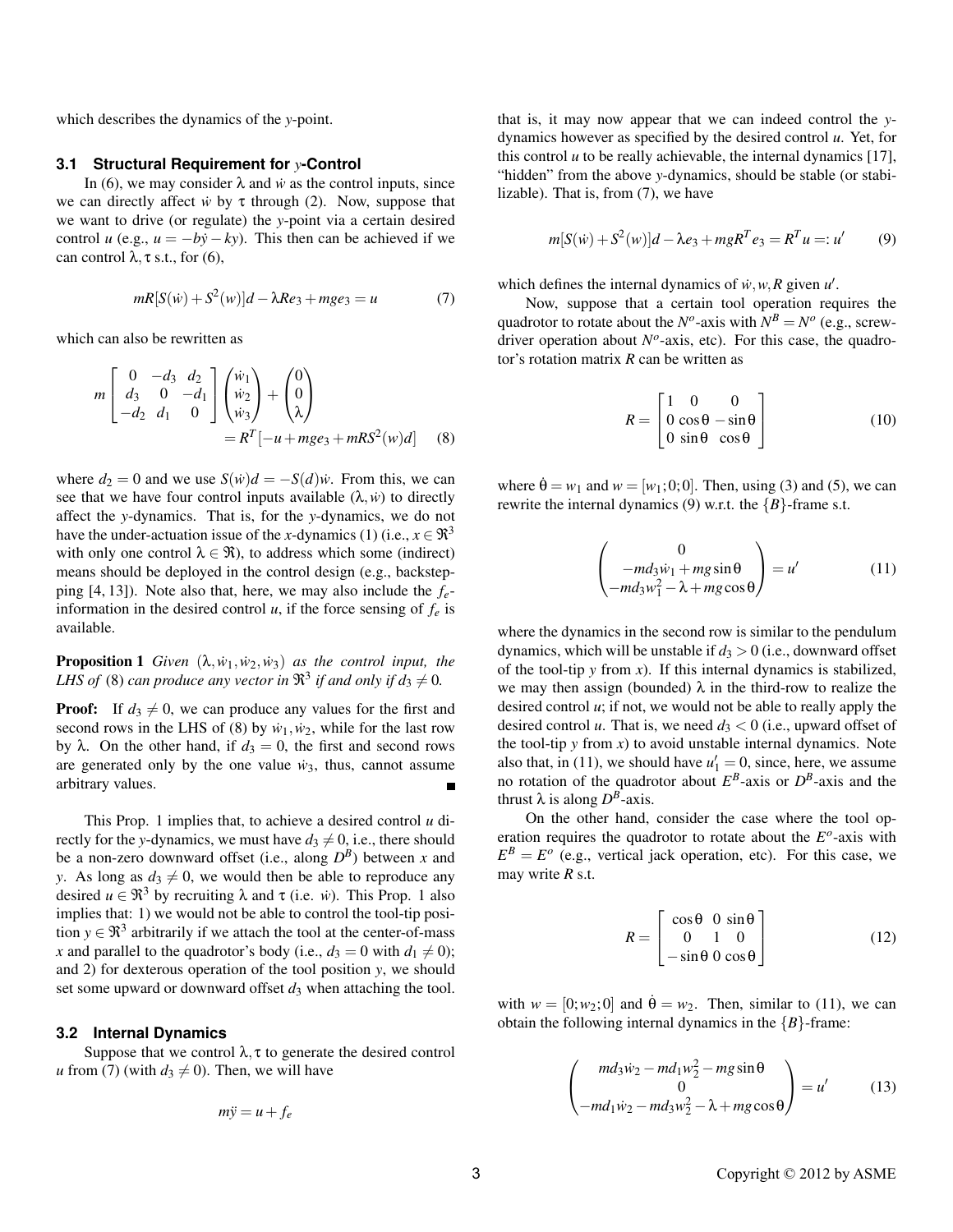

Figure 3. Finite-time escape with  $d_3 = 0.2$ [m]: 1) trajectory of tool-tip position  $y$ ; and 2) angular rate  $w$ .

where the condition  $d_3 > 0$  is even more problematic, since, with  $d_3 > 0$ , the dynamics in the first row of (13) would not only be unstable but also contain, if  $d_1 \neq 0$ , the quadratically-growing term  $md_1w_2^2$ , which can trigger a finite-time escape [17]. See Fig. 3. Note that, however, if  $d_3 < 0$ , this dynamics, even with the quadratic term  $md_1w_2^2$ , will be locally exponentially stable.

Although our observation so far on the stability of internal dynamics (9) is limited to the specific rotational motions of the quadrotor, given the high likelihood of occurrence of these two rotational motions during general tool operations, we believe the suggested condition  $d_3 < 0$  would be relevant to many quadrotor tool operation scenarios, as captured by the following Prop. 2.

### **Proposition 2** Given an arbitrary desired control  $u(t)$ , the internal dynamics (9) is stable only if  $d_3 < 0$ .

This Prop. 2 may look un-intuitive at the first glance, as the tool attached below the quadrotor (i.e.,  $d_3 > 0$ ) would likely sound more favorable to the system's stability. However, as depicted in Fig. 4, since the gravity pulls not the y-position but the *x*-position, this gravity will produce a *positive-feedback* for the rotational  $\theta$ -motion if  $d_3 > 0$  similar to the case of inverted pendulum; or a *negative-feedback* if  $d_3 < 0$ , similar to the case of stable downward pendulum. Note that, even if the tool-addition is not so light as compared to the quadrotor, the condition  $d_3 < 0$ would still be relevant for the stability of internal dynamics (9), since, in this case, the center-of-mass position will still be above the y-position, thereby, produces a positive-feedback with  $d_3 > 0$ .

In the following two sections, we design two control laws for the quadrotor, one to drive the tool-tip position  $y$  to track a desired timed-trajectory and the other to rotate the tool rigidlyattached to the quadrotor with the tool-tip position y regulated, while addressing this issue of internal dynamics stability. Note that these two control objectives cannot be attained by using the



Figure 4. Effect of  $d_3$  on internal dynamics: 1) if  $d_3 > 0$ , gravity serves as positive-feedback; 2) if  $d_3 < 0$ , as negative-feedback.

standard quadrotor control results (e.g., [3–6, 13]), since, in contrast to those, here, we need to control not only the quadrotor's center-of-mass position  $x$  but also its rotation  $R$  in an integrated way, as the tool-tip y-position (6) depends both on x and R.

#### **Control Design for Quadrotor Tool Operation** 4 **Tool-Tip Position Tracking Control**  $4.1$

One of the most basic behaviors for the quadrotor tool operation is to drive the tool-tip position y toward a certain work site location. See Fig. 1-(a). For this, in this section, we consider a trajectory tracking control for the y-position, that is,  $(y, \dot{y}, \ddot{y}) \rightarrow (y_d, \dot{y}_d, \ddot{y}_d)$ , where  $y_d(t) \in \mathfrak{R}^3$  is a desired timedtrajectory for the y-position. We then design the desired control  $u$  in (7) s.t.

$$
u := m\ddot{y}_d - b(\dot{y} - \dot{y}_d) - k(y - y_d)
$$
 (14)

with which the closed-loop y-dynamics becomes

$$
m\ddot{e} + b\dot{e} + ke = f_e
$$

where  $e := y - y_d$ , and  $b, k > 0$  are the control gains. Here, since there is no mechanical interaction between the quadrotor and the environment, we have  $f_e \approx 0$ . Thus, we will have  $(\dot{e}, e) \rightarrow 0$ exponentially.

To achieve this desired tracking control  $u$  (14), we define the desired angular acceleration  $\dot{w}^d = [\dot{w}_1^d; \dot{w}_2^d; \dot{w}_3^d] \in \mathfrak{R}^3$  and the thrust control  $\lambda$  through (8), which can be rewritten as

$$
\begin{pmatrix} -md_3\dot{w}_2^d\\ md_3\dot{w}_d^1\\ md_1\dot{w}_2^d+\lambda \end{pmatrix} = R^T[-u+mge_3]+mRS^2(w)d=:v'
$$

with  $d_2 = 0$ . From this, we can then compute  $\dot{w}_1^d = v_2'/(md_3)$ ,<br> $\dot{w}_2^d = -v_1'/(md_3)$  and  $\lambda = v_3' - md_1\dot{w}_2^d = v_3' + (d_1/d_3)v_1'$ .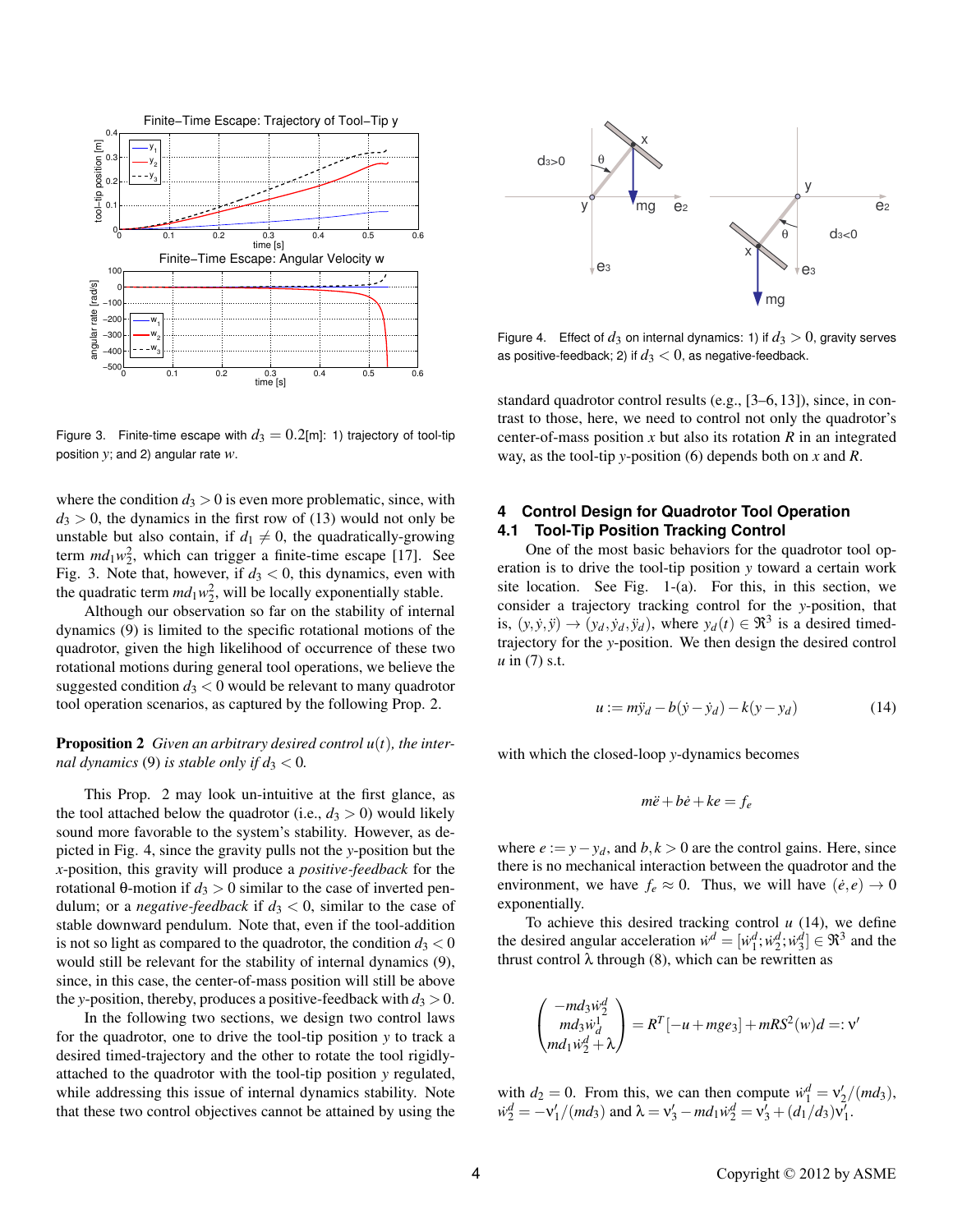To drive  $\dot{w} \rightarrow \dot{w}^d$ , we then design the attitude control torque  $\tau$  for (2) s.t.

$$
\tau = w \times Jw + J\left(\dot{w}^d - \alpha \left[w - \int_0^t \dot{w}^d(\tau) d\tau\right]\right) - \beta w \qquad (15)
$$

where  $\alpha, \beta > 0$  are the control gains. Then, since  $\tau_c \approx 0$  (from  $f_e, \tau_e \approx 0$ ), the closed-loop attitude dynamics is reduced to

$$
J[\dot{e}_w + \alpha e_w] + \beta w = 0
$$

where  $e_w(t) := w(t) - \int_0^t \dot{w}^d(\tau) d\tau$ , implying that, if  $\beta w \approx 0$ ,  $\dot{w} \rightarrow \dot{w}_d$ . Here, we adopt the term  $\beta w$  for (15), although it may degrade the y-tracking performance, since we found that some small damping  $\beta$  turns out to be useful: 1) to reduce  $||w(t)||$  during both the operation start and the steady-state (i.e.,  $R$  motion); and 2) to mitigate the possibility of finite-time escape (by reducing the quadratic term in (13)). Moreover, in steady-state, we often observe  $w \rightarrow 0$  (see Fig. 5).

Simulations are performed with this tool-tip trajectory tracking control. For this, we assume 3% parametric uncertainty in the mass/inertia estimates and also 5% error in the measurement of  $f_e$  (this  $f_e = 0$  for the tracking simulation; whereas  $f_e \neq 0$ for the tool rotating operation - see below). The results (with  $d = (0.3, 0, -0.2)$ [m]) are shown in Fig. 5, where we can see that: 1) the tool-tip position y can track a saddle-like desired trajectory  $y_d \in \mathfrak{R}^3$ ; and 2) the control actions  $\lambda$ ,  $\tau$  and the angular rate w gradually converge to their steady-state values. Here, the tracking error and w both exhibit some low-frequency oscillation. This is because we assume some parametric uncertainty in computing the control action, through which the periodic desired trajectory acts as a sinusoid disturbance.

#### **4.2 Tool Rotation Control**

Here, we would like to rotate the quadrotor (*i.e.*, also the attached tool) while keeping the tool-tip position y regulated. See Fig. 1-(b). From (6), we can then see that, if we incur any rotation motion, it will produce some force, that will perturb the y-dynamics, if not absorbed by the interaction force  $f_e$ . In other words, to keep the tool-tip position y fixed, we should have: from (6) with  $\ddot{v} = 0$ ,

$$
-f_e = mR[S(\dot{w}) + S^2(w)]d - \lambda Re_3 + mge_3 \tag{16}
$$

where  $-f_e$  is the contact force between the tip-position y and the work site. Here, we consider the case where: 1) we need to regulate the magnitude of this  $f_e$  to be small; and 2) we can dominate  $\tau_c$  in (2) by the control  $\tau$ . A scenario, which is relevant to this assumption and also envisioned for future experimental implementation, is where the tool's  $d_1$ -axis (i.e.,  $N^B$ -direction) slides into a keyed-hole and the tool-tip is locked at the end of the hole by a magnet-type snapping mechanism.



Figure 5. Tool-tip position y trajectory tracking control: 1) trajectory of  $y_d$  and y; 2) control action  $\lambda$ ,  $\tau$ ; 3) tracking error  $e := y - y_d$  and angular rate  $w$ .

Now, suppose that we want to rotate the tool along the  $N^B$ axis while keeping  $N^B = N^o$  and  $y \approx 0 \ \forall t \ge 0$  from  $R(0) = I$ (e.g., screwdriver operation). For this case, the rotation matrix R of the quadrotor can be written as (10) with  $w = [w_1; 0; 0]$  and  $w_1 = \dot{\theta}_1$ , and, similar to (11), we can obtain

$$
-R^{T}f_{e} = \begin{pmatrix} 0\\ -md_{3}\dot{w}_{1} + mg\sin\theta_{1} \\ -md_{3}w_{1}^{2} - \lambda + mg\cos\theta_{1} \end{pmatrix}
$$
 (17)

where  $-R^{T} f_{e}$  represents the contact force represented in the body-frame  ${B}$ .

This relation (17) then shows that the tool rotation motion itself will not generate any force along the direction of  $N^B$  $(=N<sup>o</sup>)$ , which, yet, is usually necessary to maintain the quadrotorenvironment contact. Due to this reason, in practice, we would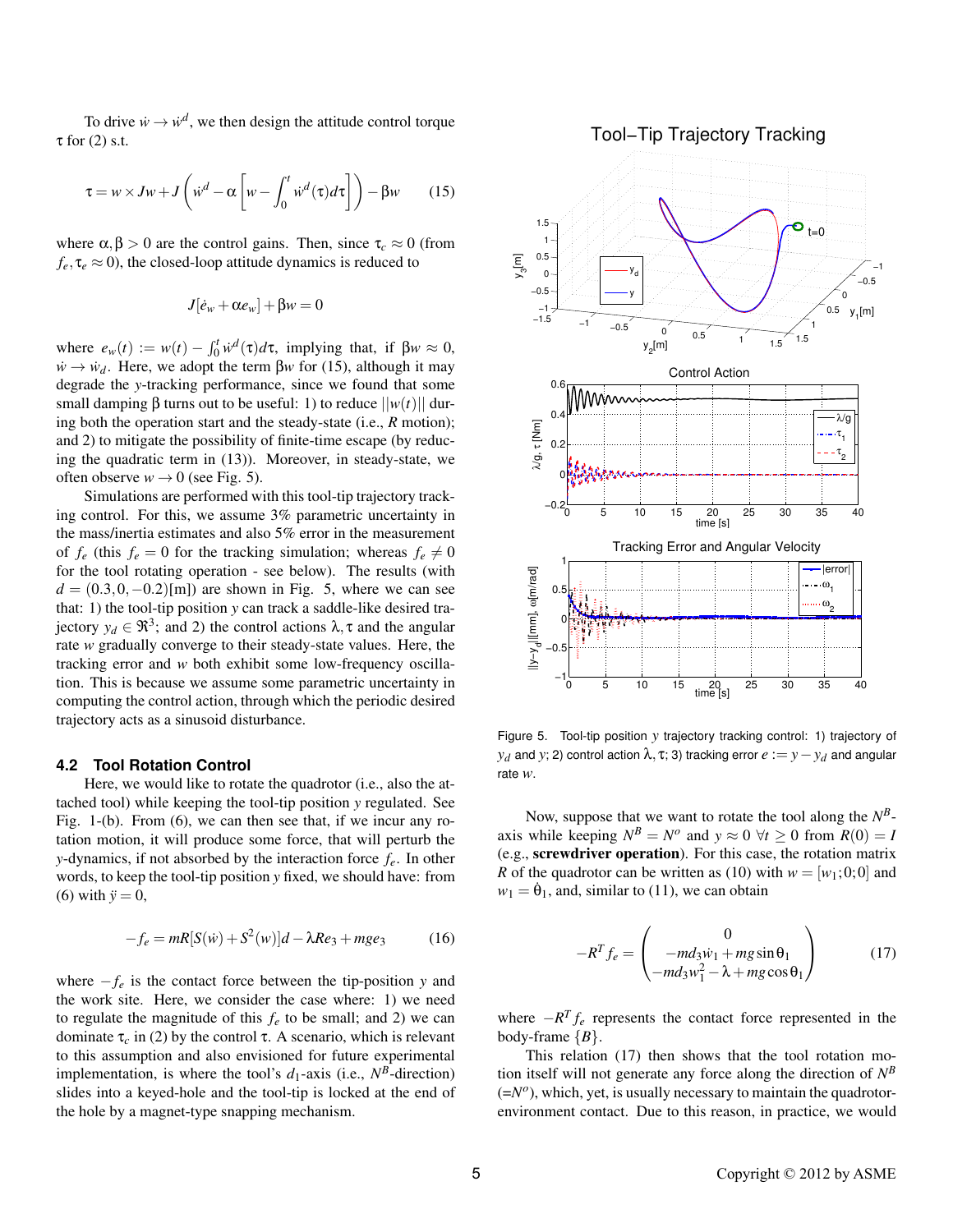need some external means to maintain this contact even in the presence of, e.g., parametric uncertainty, noise, actuator calibration error, etc. Some of such means between the work site and the tool-tip include: magnetic snapping mechanism as stated above; flexible compliance coupling; or a combination of these two. For the simulations below, we incorporate this contact-maintaining force by a simple damper-spring interaction-force model, i.e.,  $f_e := -By - Ky.$ 

Even with such contact-maintaining mechanisms in place, we would still need to regulate  $-R^{T} f_e$  to be possible so that the perturbing force do not overpower those mechanisms. From (17), we can then see that  $-R^{T} f_e = 0$  can be achieved if we drive  $\theta_1, w_1, w_1$  to satisfy the dynamics of (17) with  $f_e = 0$ . For this, note that, if  $d_3 < 0$ , the dynamics in the second row is again similar to the stable dynamics of downward pendulum. This suggests us to choose the desired angle  $\theta_1^d(t)$  for  $\theta_1$  to be

$$
\Theta_1^d(t) := \Theta_{\text{max}} \sin w_n t \tag{18}
$$

with  $w_n := \sqrt{\frac{g}{|d_3|}}$ , which is the solution of the linearized dynamics in the second row of (17) about  $\theta_1(0) = 0$ ; and to choose the thrust command  $\lambda$  s.t., from the third-row of (17),

$$
\lambda = mg\cos\theta_1 - md_3w_1^2
$$

with the attitude torque command also given similar to  $(15)$ 

$$
\tau = w \times Jw + J[\dot{w}_d - \alpha(w - w_d) - \beta(\theta - \theta_d)] - \tau_c \tag{19}
$$

where  $w_d = [\dot{\theta}_1^d, 0, 0], \theta_d = [\theta_1^d, 0, 0], \theta = [\theta_1, 0, 0],$  with which the attitude dynamics (2) is reduced to a linear second-order stable dynamics of  $(\theta_1 - \theta_1^d) \in \Re$  (instead of that in SO(3)), since here we confine the rotation motion only along the  $N<sup>B</sup>$ axis. Note also that, since the attitude dynamics is passive and fully-actuated [18], there are many ways to reduce (or reject) the effect of even uncertain  $\tau_c$  as long as  $\tau$  is powerful enough than  $\tau_c$  (e.g., high-gain feedback; sliding mode control).

Simulation results with this tool rotating control law are given in Fig. 6, where we can see that: 1) the quadrotor's centerof-mass position  $x$  makes a circular trajectory, suggesting the tool rotation; 2) both  $f_e$  and y is small, yet, not perfectly zero, since we inject some parametric uncertainty while computing the control action  $(\lambda, \tau)$  and also the desired trajectory  $\theta_1^d$  (18) is a solution of the linearized dynamics, not the original nonlinear dynamics; and 3) control actions  $(\lambda, \tau_1, \tau_2)$  are a bit aggressive. To reduce this control aggressiveness, we slow down the desired oscillation frequency to be  $w_n/2$ , and the results are also presented in Fig. 6, where we can see that control action is now smoother than those with  $w = w_n$ . However,  $f_e$  and y now become bigger than those with  $w = w_n$  in Fig. 6, since  $\theta_1^d$  is not the solution of the second-row dynamics of (17) anymore, thus, deploying this



Figure 6. Tool rotation control about the  $N^o$ -axis with  $\theta_1^d$  =  $\theta_{\text{max}}$  sin  $w_n t$ : 1) trajectory of center-of-mass x (note that positive  $x_3$  implies downward direction); 2) control action  $\lambda$ ,  $\tau$ ; 3) contact force  $f_e$  (with  $f_1 = f_{e1}, f_p = \sqrt{f_{e2}^2 + f_{e3}^2}.$ 

 $\theta_1^d$  produces a larger perturbation to the y-dynamics, to the contact force  $|f_e|$  and, consequently, to the circular trajectory of the x-position as well. How to design the motion command for  $\theta_1^d$ other than (18), which can further reduce the effect of  $f_e$  while still achieving the tool operation motion is a topic for future research.

Let us also consider the tool rotation operation about the axis of  $E^o = E^B$ , with the quadrotor's x-position translational motion being confined within the  $(N^{\circ}, D^{\circ})$ -plane (e.g., **vertical jack** op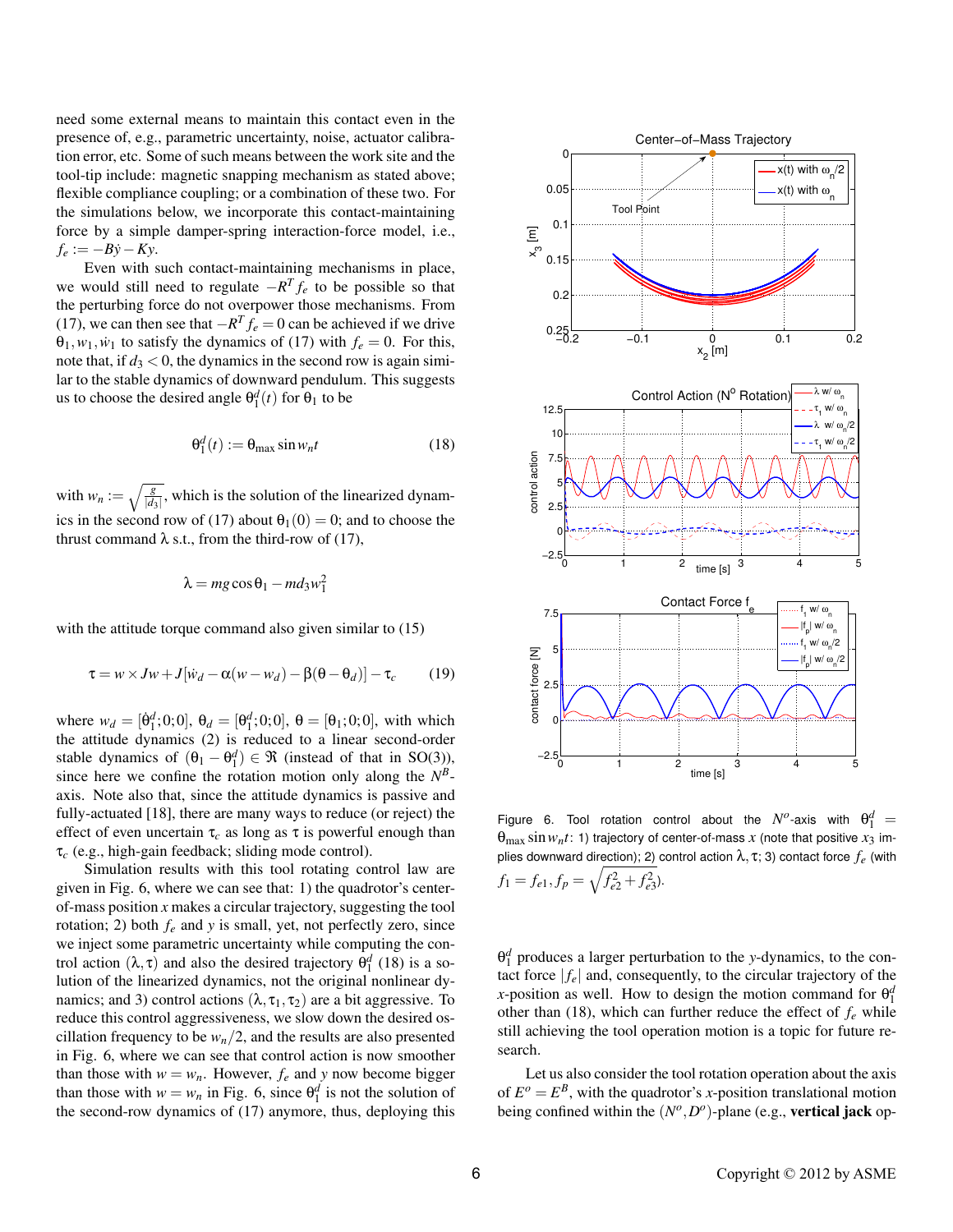eration). Then, similar to above, using  $(12)$ , we can obtain

$$
-R^{T} f_{e} = \begin{pmatrix} md_{3} \dot{w}_{2} - md_{1} w_{2}^{2} - mg \sin \theta_{2} \\ 0 \\ -md_{1} \dot{w}_{2} - md_{3} w_{2}^{2} - \lambda + mg \cos \theta_{2} \end{pmatrix}
$$
 (20)

where  $w_2 = \dot{\theta}_2$ . We then also aim to regulate this  $-R^T f^e$  to be possible to avoid a separation between the tool-tip and the worksite. Here, in contrast to (17), the first-row dynamics is not the dynamics of the pendulum anymore. However, its linearized dynamics is locally-stable and still assumes the expression of

$$
\theta_2^d(t) = \theta_{\text{max}} \sin w_n t, \quad w_n = \sqrt{g/|d_3|}
$$

similar to above. We choose this  $\theta_2^d(t)$  as the desired trajectory for  $\theta(t)$  and design the attitude torque input  $\tau$  similar to (19). We also design the thrust control input  $\lambda$  s.t.

$$
\lambda = -md_1\dot{w}_2^d - md_3w_2^2 + mg\cos\theta_2
$$

where  $\dot{w}_2^d = \ddot{\theta}_2^d(t)$ .

We perform simulation for this tool rotation control about the  $E^{\circ}$ -axis and present the results in Fig. 7, where we use  $w =$  $w_n/2$  instead of  $w = w_n$ , since this latter case turns out to require aggressive control action (e.g.,  $\lambda$  < 0 at some points). From Fig. 7, we can then see that, since we use more approximation here than for the case of  $w = w_n$  in Fig. 6, a larger perturbation to the tool-tip position y and to the contact force  $f_e$  are evident, while the control action  $\lambda$ ,  $\tau$  are smoother here. How to planning  $\theta_2^d(t)$ to further reduce  $f_e$  while still achieving the tool rotation task is a topic for future research. Experimental implementation to validate the proposed control laws in the presence of parametric uncertainty, un-modeled dynamics, imperfect control actuation, aero-dynamics disturbance, etc., with the tool-worksite coupling as mentioned above, is under way and will be reported in a future publication.

#### 5 Conclusion

In this paper, we propose novel control frameworks for a quadrotor to control a mechanical tool (e.g., screwdriver, wrench, vertical jack), which is rigidly-attached on the quadrotor and whose control requires an *integrated and simultaneous* control of the quadrotor's translation and rotation. In particular, we address the two basic behaviors for the quadrotor tool-operation: 1) tool-tip position trajectory tracking; and 2) tool rotation control while regulating the tool-tip position. We elucidate a certain structural condition for generating arbitrary control action to control the tool-tip position while avoiding internal dynamics instability (with possible finite-time escape). Simulation is also performed to support/illistrate the theory.



Figure 7. Tool rotation control about the  $N^o$ -axis with  $\theta_1^d$  =  $\theta_{\text{max}}$  sin  $w_n t$ : 1) trajectory of center-of-mass x (note that positive  $x_3$  implies downward direction); 2) control action  $\lambda$ ,  $\tau$ ; 3) contact force  $f_e$  (with  $f_1 = f_{e1}, f_p = \sqrt{f_{e2}^2 + f_{e3}^2}.$ 

Some possible future research directions include: 1) extension of the proposed control frameworks for other type of quadrotor tool operation; 2) robust prevention of the finite-time escape even if  $d_3 > 0$ ; and 3) experimental implementation and verification using real quadrotors.

### **ACKNOWLEDGMENT**

Research supported in part by the Basic Research Laboratory program of the National Research Foundation of Korea (NRF) grant funded by the Korea government (MEST) (No. 2009-0087640); and the Engineering Research Institute and Research Settlement Funds at Seoul National University.